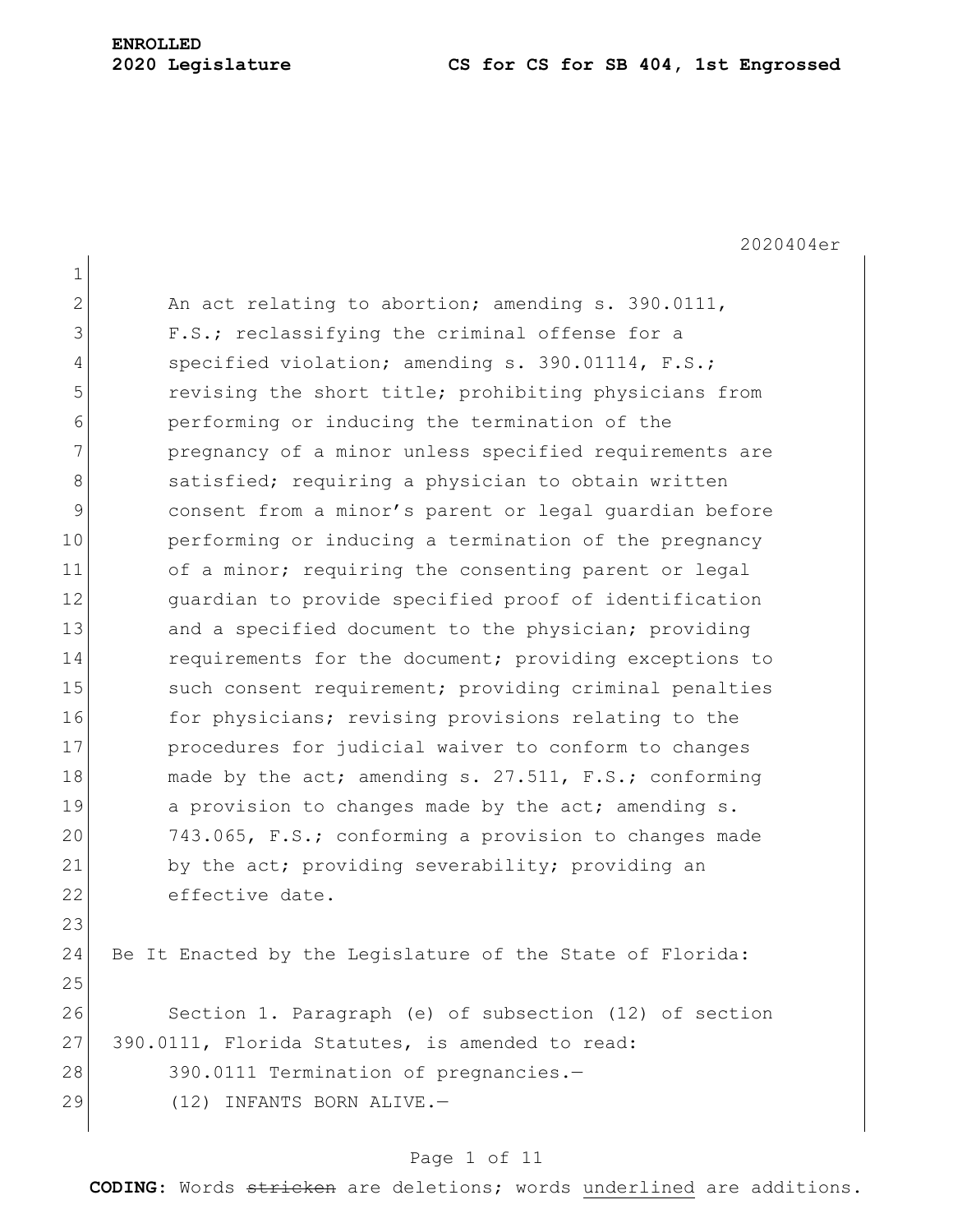#### **2020 Legislature CS for CS for SB 404, 1st Engrossed**

## **ENROLLED**

2020404er 30 (e) A person who violates this subsection commits a felony  $31$  of the third misdemeanor of the first degree, punishable as 32 provided in s. 775.082, or s. 775.083, or s. 775.084. This 33 subsection shall not be construed as a specific provision of law 34 relating to a particular subject matter that would preclude 35 prosecution of a more general offense, regardless of the 36 penalty. 37 Section 2. Present subsections  $(3)$ ,  $(4)$ ,  $(5)$ , and  $(6)$  of 38 section 390.01114, Florida Statutes, are redesignated as 39 subsections  $(4)$ ,  $(6)$ ,  $(7)$ , and  $(8)$ , respectively, new 40 subsections (3) and (5) are added to that section, and 41 subsection (1), paragraph (b) of present subsection (3), and 42 present subsections  $(4)$ ,  $(5)$ , and  $(6)$  are amended, to read: 43 390.01114 Parental Notice of and Consent for Abortion Act.-44 (1) SHORT TITLE.—This section may be cited as the "Parental 45 Notice of and Consent for Abortion Act." 46 (3) TERMINATION OF THE PREGNANCY OF A MINOR.—A physician 47 may not perform or induce the termination of a pregnancy of a 48 minor unless the physician has complied with the notice and 49 consent requirements of this section. 50  $(4)$   $(3)$  NOTIFICATION REQUIRED. 51 (b) Notice is not required if: 52 1. In the physician's good faith clinical judgment, a 53 medical emergency exists and there is insufficient time for the 54 attending physician to comply with the notification 55 requirements. If a medical emergency exists, the physician shall 56 make reasonable attempts, whenever possible, without endangering 57 the minor, to contact the parent or legal guardian, and may 58 proceed, but must document reasons for the medical necessity in

### Page 2 of 11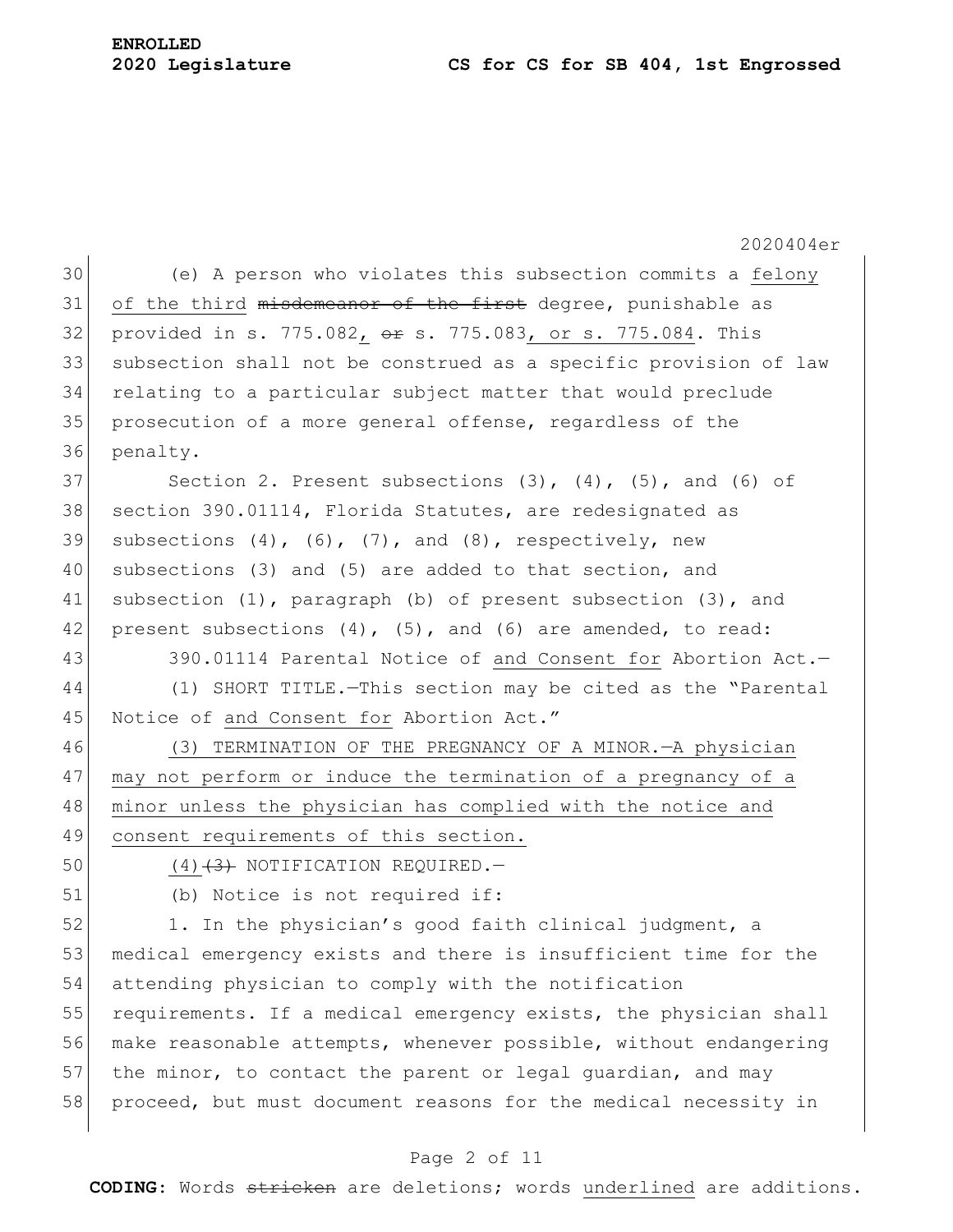59 the patient's medical records. The physician shall provide 60 notice directly, in person or by telephone, to the parent or 61 legal guardian, including details of the medical emergency and  $62$  any additional risks to the minor. If the parent or legal 63 quardian has not been notified within 24 hours after the 64 termination of the pregnancy, the physician shall provide notice 65 in writing, including details of the medical emergency and any 66 additional risks to the minor, signed by the physician, to the 67 last known address of the parent or legal quardian of the minor, 68 by first-class mail and by certified mail, return receipt 69 requested, with delivery restricted to the parent or legal 70 guardian;

71 2. Notice is waived in writing by the person who is  $72$  entitled to notice and such waiver is notarized, dated not more 73 than 30 days before the termination of pregnancy, and contains a 74 specific waiver of the right of the parent or legal guardian to 75 notice of the minor's termination of pregnancy;

76 3. Notice is waived by the minor who is or has been married 77 or has had the disability of nonage removed under s. 743.015 or 78 a similar statute of another state;

79 4. Notice is waived by the patient because the patient has 80 a minor child dependent on her; or

81 5. Notice is waived under subsection (6)  $\left(4\right)$ .

82 (5) PARENTAL CONSENT REQUIRED.

83 (a) A physician must obtain written consent from a parent 84 or legal guardian before performing or inducing the termination 85 of a pregnancy of a minor.

86 1. The consenting parent or legal guardian shall provide to 87 the physician a copy of a government-issued proof of

#### Page 3 of 11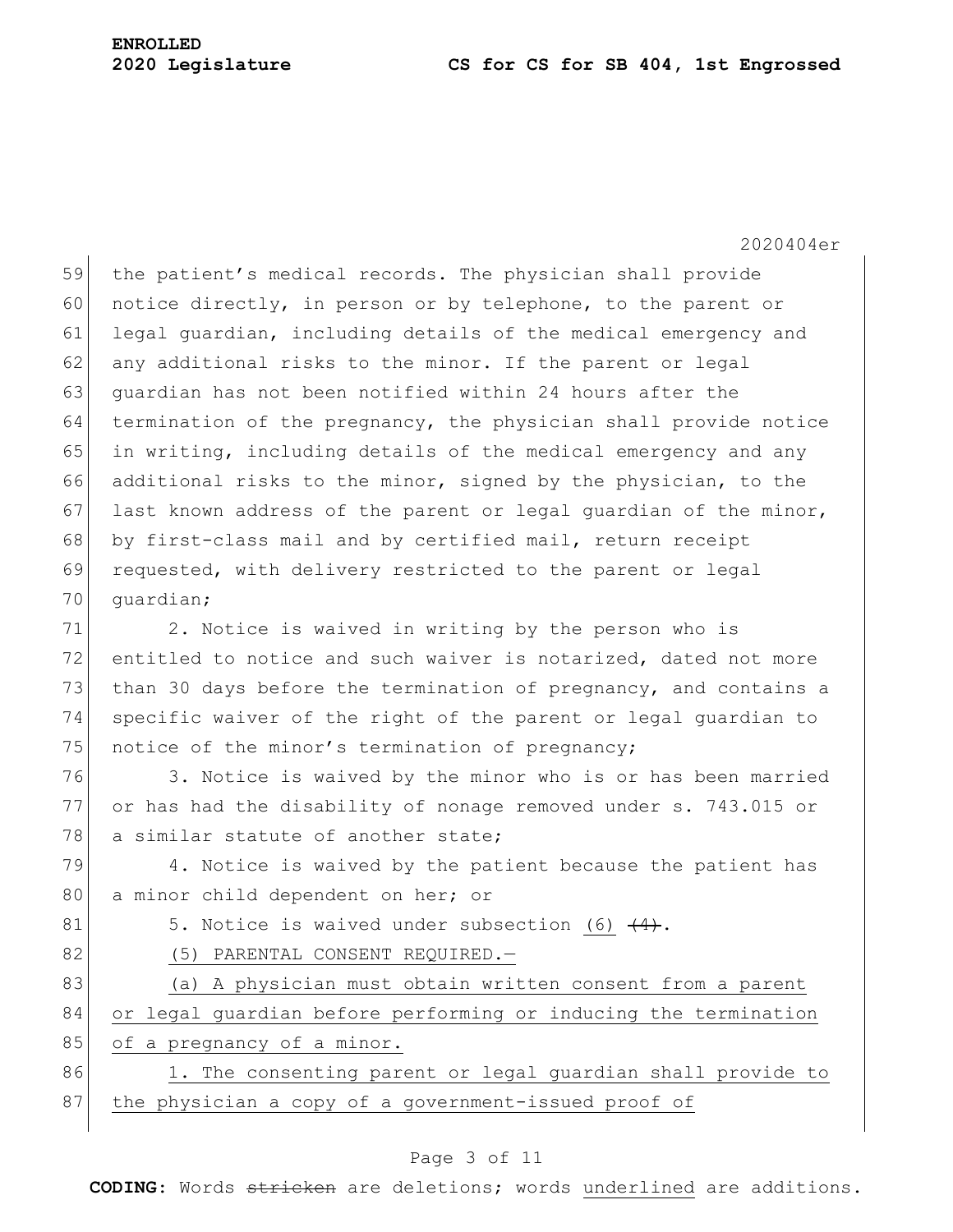2020404er 88 identification. The parent or legal quardian shall certify in a 89 signed, dated, and notarized document, initialed on each page, 90 that he or she consents to the termination of the pregnancy of 91 the minor. The document must include the following statement, 92 which must precede the signature of the parent or guardian: "I, 93 (insert name of parent or legal quardian), am the (select 94 "parent" or "legal guardian," as appropriate) of (insert name of 95 minor) and give consent for (insert name of physician) to 96 perform or induce a termination of pregnancy on her. Under 97 penalties of perjury, I declare that I have read the foregoing 98 statement and that the facts stated in it are true." A copy of 99 the parent's or legal quardian's government-issued proof of 100 identification must be attached to the notarized document. 101 2. The physician shall keep a copy of the proof of 102 identification of the parent or legal guardian and the certified 103 statement in the medical file of the minor for 5 years after the 104 | minor reaches the age of 18 years, but in no event less than 7 105 years. 106 3. A physician receiving consent from a parent or guardian 107 under this section shall execute for inclusion in the medical 108 record of the minor an affidavit stating: "I, (insert name of 109 physician), certify that, according to my best information and 110 belief, a reasonable person under similar circumstances would 111 rely on the information presented by both the minor and her 112 parent or legal guardian as sufficient evidence of identity." 113 (b) The consent of a parent or guardian is not required if: 114 1. Notification is not required as provided in subparagraph 115 (4)(b)1., subparagraph (4)(b)3., subparagraph (4)(b)4., or 116 subparagraph  $(4)(b)5$ .;

#### Page 4 of 11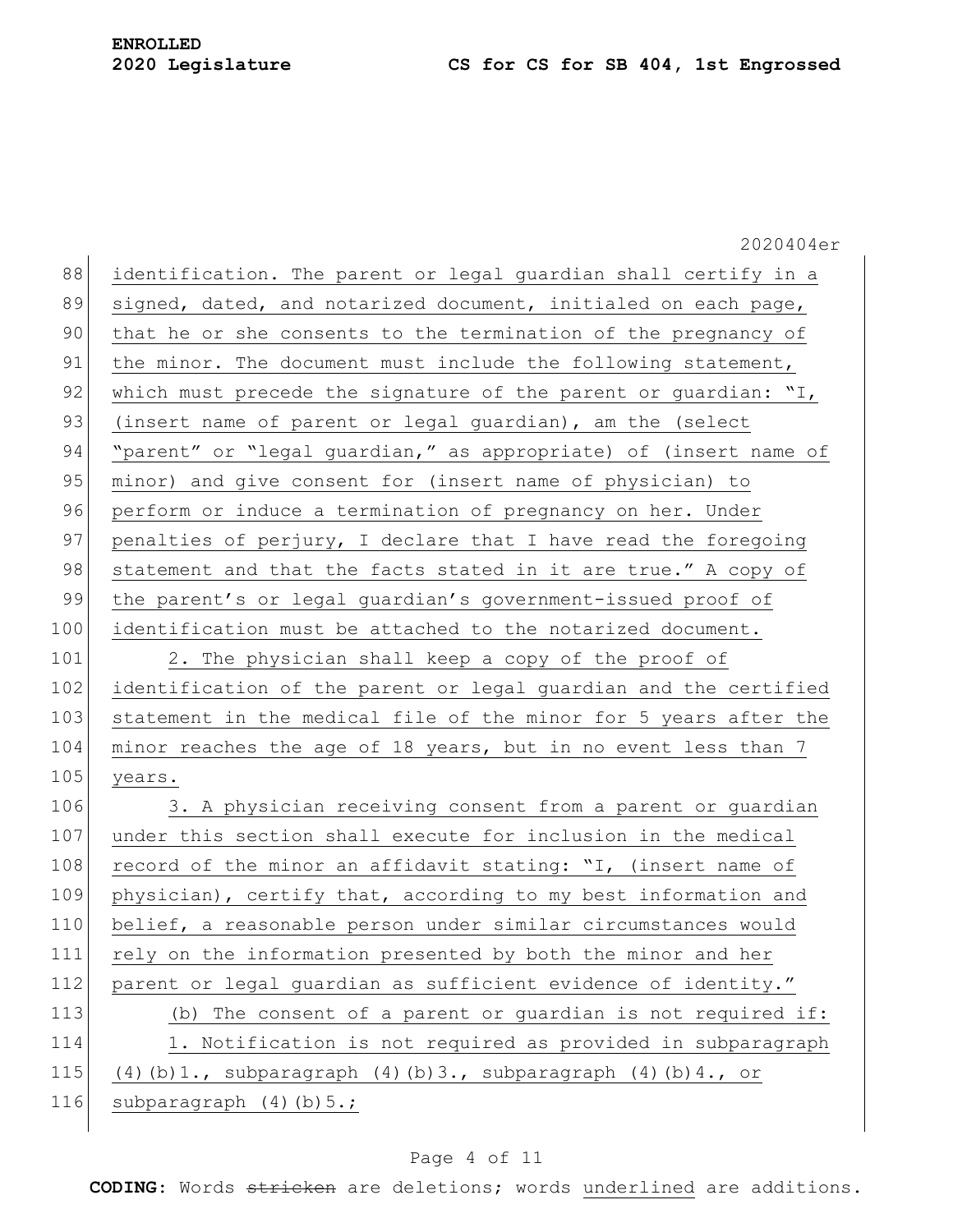2020404er 117 2. Notification is not required due to the existence of a 118 waiver as provided in subparagraph  $(4)(b)$  2., if that waiver is 119 signed by the minor's parent or legal guardian, is notarized, is 120 dated within 30 days before the termination of the pregnancy, 121 contains a specific waiver of the right of the parent or legal 122 quardian to consent to the minor's termination of pregnancy, and 123 a copy of the parent's or legal guardian's government-issued 124 proof of identification is attached to the waiver; 125 3. Consent is waived under subsection (6); or 126 4. In the physician's good faith clinical judgment, a 127 medical emergency exists and there is insufficient time for the 128 attending physician to comply with the consent requirement. If a 129 medical emergency exists, the physician must make reasonable 130 attempts, whenever possible, and without endangering the minor, 131 to contact the parent or legal guardian of the minor, and may 132 proceed, but must document reasons for the medical necessity in 133 the minor patient's medical records. The physician shall inform 134 the parent or legal guardian, in person or by telephone, within 135 24 hours after the termination of the pregnancy of the minor, 136 including details of the medical emergency that necessitated the 137 termination of the pregnancy without the parent's or legal 138 guardian's consent. The physician shall also provide this 139 information in writing to the parent or legal guardian at his or 140 her last known address, by first-class mail or by certified 141 mail, return receipt requested, with delivery restricted to the 142 parent or legal guardian. 143 (c)1. A physician who intentionally or recklessly performs 144 or induces, or attempts to perform or induce, a termination of a 145 pregnancy of a minor without obtaining the required consent

### Page 5 of 11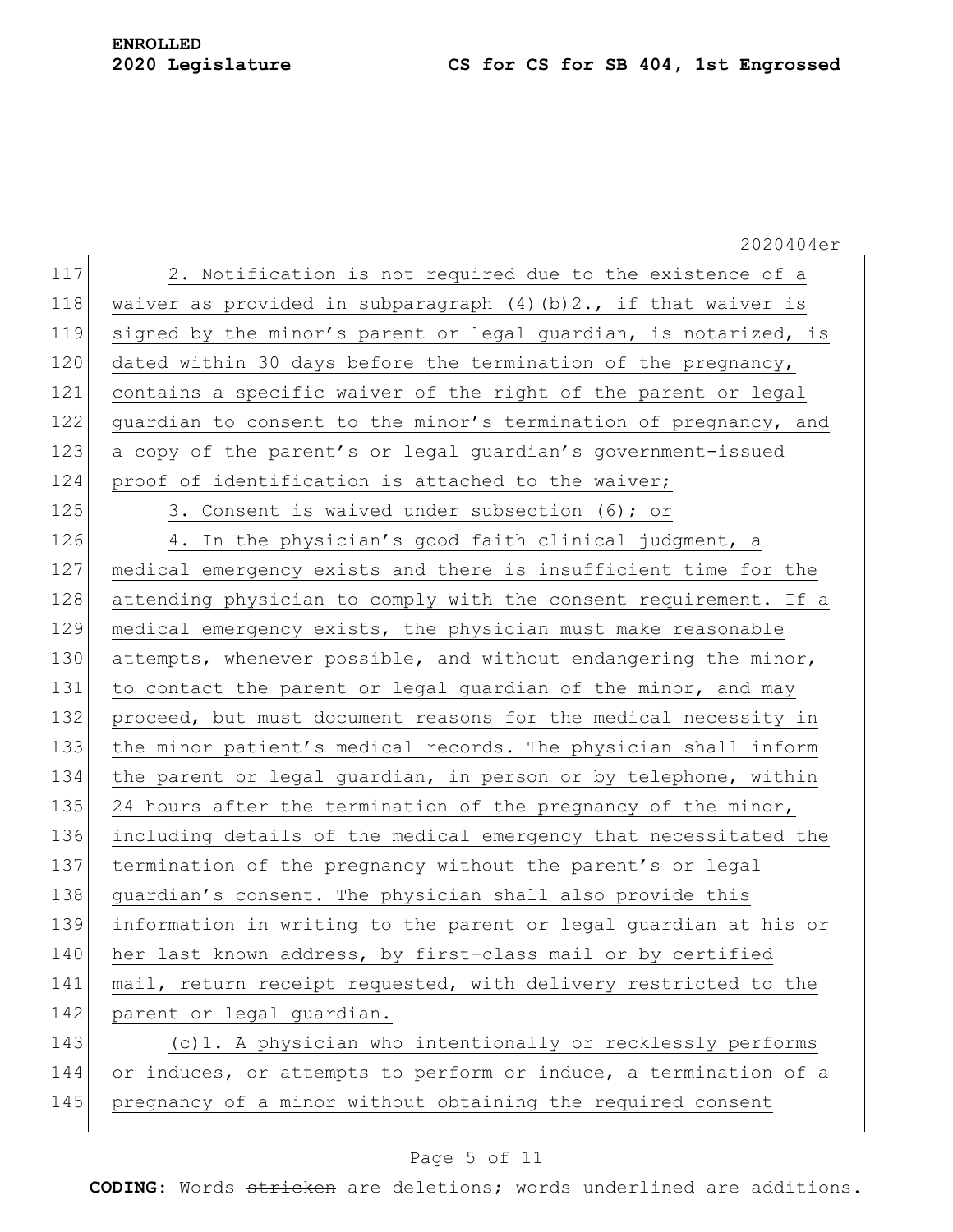146 pursuant to this subsection commits a felony of the third 147 degree, punishable as provided in s. 775.082, s. 775.083, or s. 148 775.084. A penalty may not be assessed against the minor upon 149 whom a termination of pregnancy is performed or induced or upon 150 whom a termination of pregnancy is attempted to be performed or 151 induced. 152 2. It is a defense to prosecution that a minor 153 misrepresented her age or identity to a physician by displaying 154 a driver license or identification card issued by the state or 155 another state which indicated that the minor was 18 years of age 156 or older and that the appearance of the minor was such that a 157 reasonably prudent person would believe that the minor was not 158 under 18 years of age. To use the defense, a physician must 159 provide a copy of the driver license or identification card used 160 by the minor. The defense does not apply if the physician is 161 shown to have had independent knowledge of the minor's actual 162 age or identity or to have failed to use due diligence in 163 determining the minor's age or identity. 164 (6)<del>(4)</del> PROCEDURE FOR JUDICIAL WAIVER OF NOTICE.

165 (a) A minor may petition any circuit court in which the 166 minor resides for a waiver of the notice requirements of this 167 section subsection (3) and may participate in proceedings on her 168 own behalf. The petition may be filed under a pseudonym or 169 through the use of initials, as provided by court rule. The 170 petition must include a statement that the petitioner is 171 pregnant and that the requirements of this section have notice 172 has not been waived. The court shall advise the minor that she 173 has a right to court-appointed counsel and shall provide her 174 with counsel upon her request at no cost to the minor. The court

#### Page 6 of 11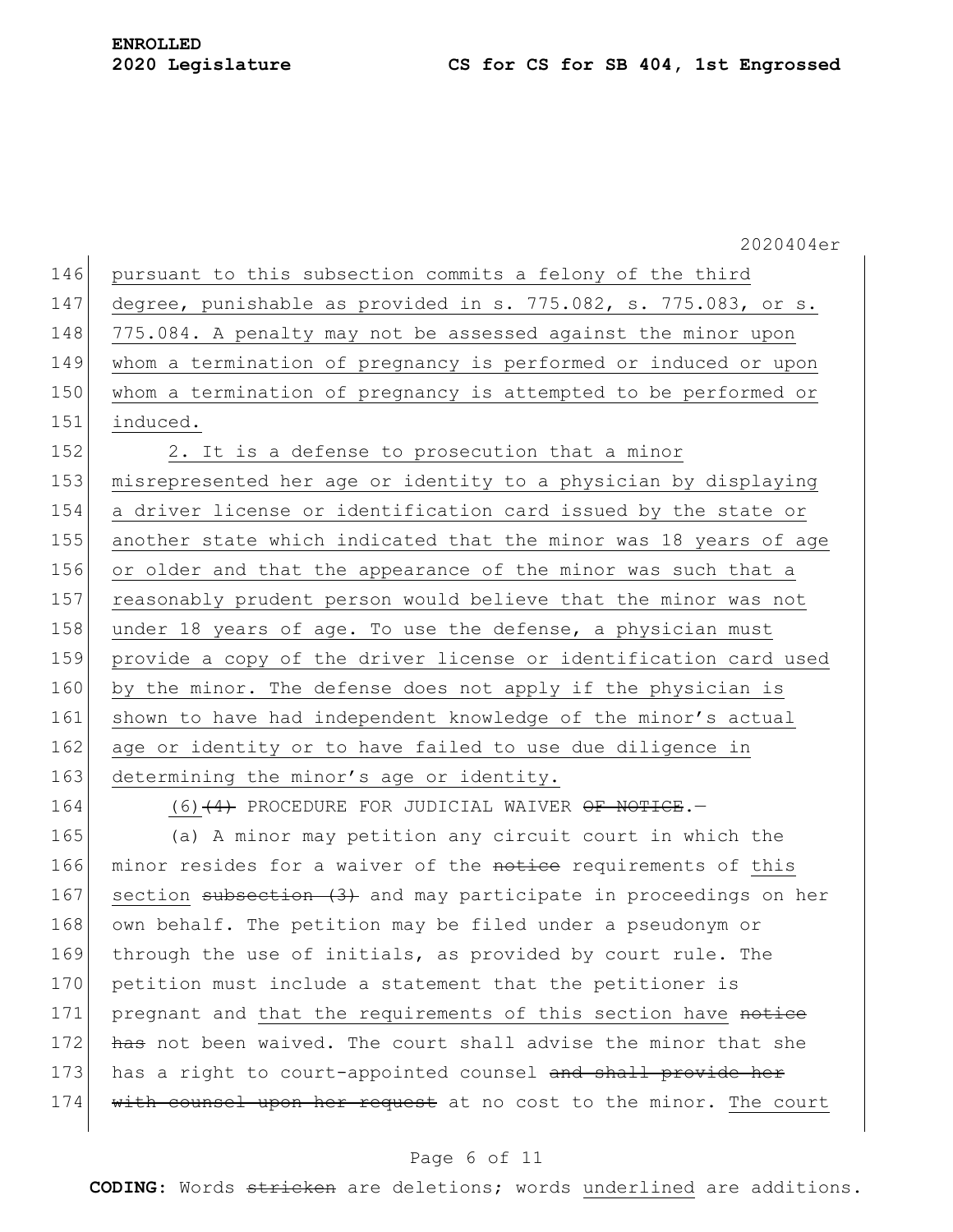## 175 shall, upon request, provide counsel for the minor at least 24 176 hours before the court proceeding.

177 (b) 1. Court proceedings under this section subsection must 178 be given precedence over other pending matters to the extent 179 necessary to ensure that the court reaches a decision promptly. 180 The court shall rule, and issue written findings of fact and 181 conclusions of law, within 3 business days after the petition is 182 filed, except that the 3-business-day limitation may be extended 183 at the request of the minor. If the court fails to rule within 184 the 3-business-day period and an extension has not been 185 requested, the minor may immediately petition for a hearing upon 186 the expiration of the 3-business-day period to the chief judge 187 of the circuit, who must ensure a hearing is held within 48 188 hours after receipt of the minor's petition and an order is 189 entered within 24 hours after the hearing.

190 2. If the circuit court does not grant judicial waiver of 191 the requirements of this section notice, the minor has the right 192 to appeal. An appellate court must rule within 7 days after 193 receipt of appeal, but a ruling may be remanded with further 194 instruction for a ruling within 3 business days after the 195 remand. The reason for overturning a ruling on appeal must be 196 based on abuse of discretion by the court and may not be based 197 on the weight of the evidence presented to the circuit court 198 since the proceeding is a nonadversarial proceeding.

199  $\vert$  (c) If the court finds, by clear and convincing evidence, 200 that the minor is sufficiently mature to decide whether to 201 terminate her pregnancy, the court shall issue an order 202 authorizing the minor to consent to the performance or 203 inducement of a termination of the pregnancy  $\texttt{without the}$ 

#### Page 7 of 11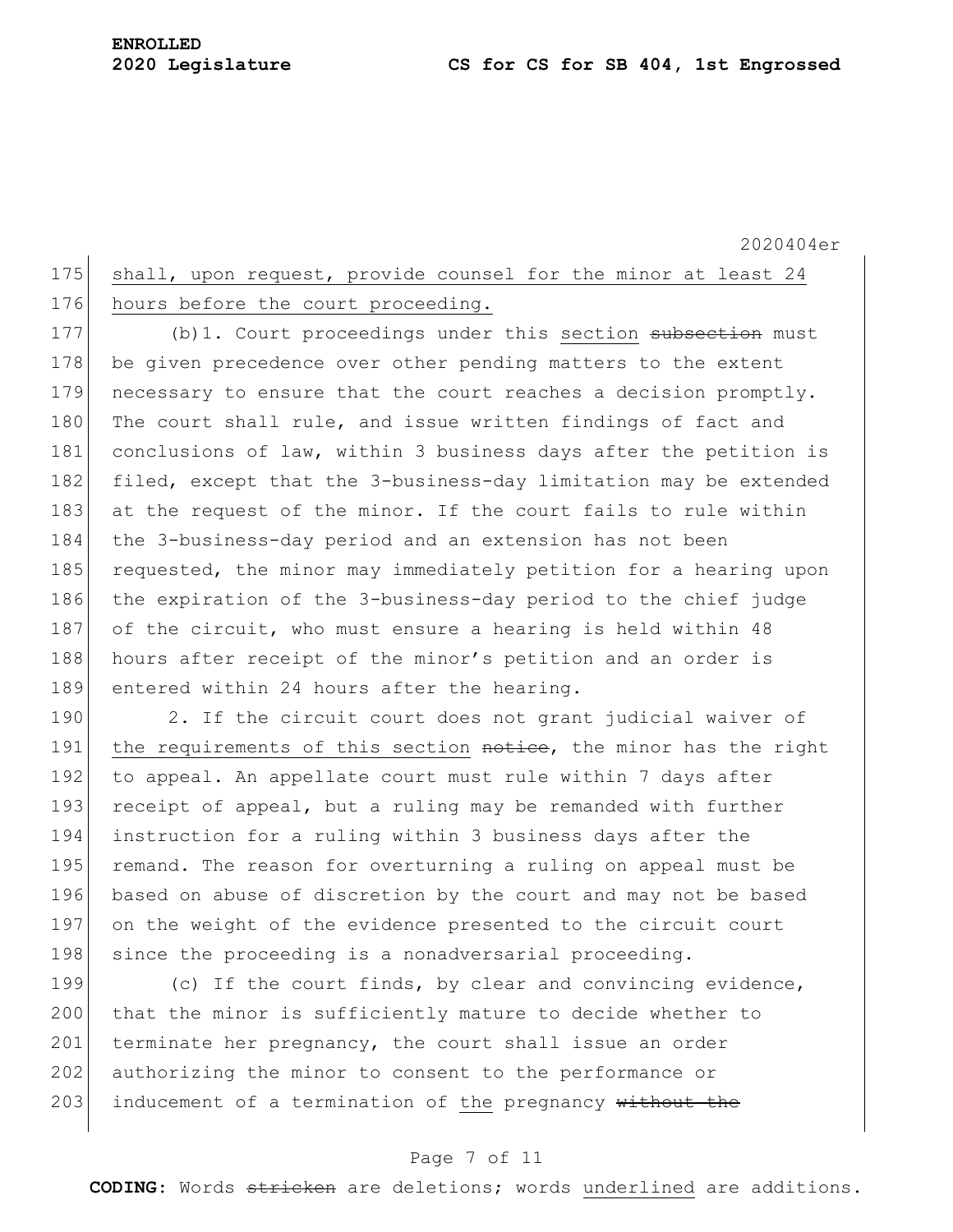# **ENROLLED**

2020404er  $204$  notification of a parent or guardian. If the court does not make 205 the finding specified in this paragraph or paragraph  $(d)$ , it 206 must dismiss the petition. Factors the court shall consider  $207$  include: 208 1. The minor's: 209 a. Age. 210 b. Overall intelligence. 211 c. Emotional development and stability. 212 d. Credibility and demeanor as a witness. 213 e. Ability to accept responsibility. 214 f. Ability to assess both the immediate and long-range 215 consequences of the minor's choices. 216 g. Ability to understand and explain the medical risks of 217 terminating her pregnancy and to apply that understanding to her 218 decision.  $219$  2. Whether there may be any undue influence by another on 220 the minor's decision to have an abortion. 221 (d) If the court finds, by a preponderance of the evidence, 222 that the petitioner is the victim of child abuse or sexual abuse 223 inflicted by one or both of her parents or her guardian, or by 224 clear and convincing evidence that the requirements of this  $225$  section are notification of a parent or quardian is not in the 226 best interest of the petitioner, the court shall issue an order 227 authorizing the minor to consent to the performance or 228 inducement of a termination of the pregnancy  $\text{without}$  the 229 notification of a parent or guardian. The best-interest standard 230 does not include financial best interest or financial 231 considerations or the potential financial impact on the minor or 232 the minor's family if the minor does not terminate the

#### Page 8 of 11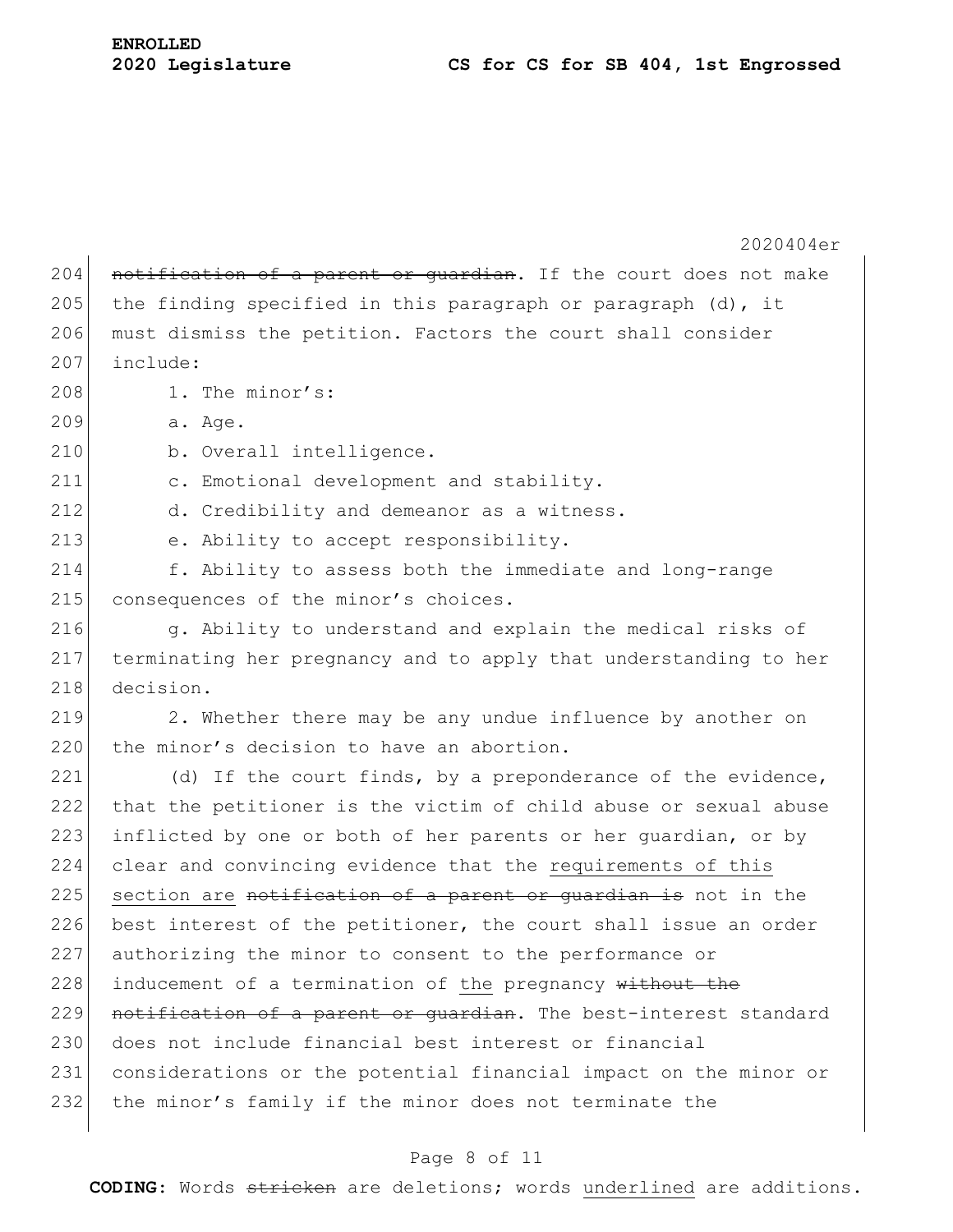2020404er 233 pregnancy. If the court finds evidence of child abuse or sexual 234 abuse of the minor petitioner by any person, the court shall 235 report the evidence of child abuse or sexual abuse of the 236 petitioner, as provided in s. 39.201. If the court does not make 237 the finding specified in this paragraph or paragraph  $(c)$ , it 238 must dismiss the petition. 239 (e) A court that conducts proceedings under this section  $240$  shall: 241 1. Provide for a written transcript of all testimony and 242 proceedings; 243 2. Issue a final written order containing factual findings 244 and legal conclusions supporting its decision, including factual 245 findings and legal conclusions relating to the maturity of the 246 minor as provided under paragraph  $(c)$ ; and  $247$  3. Order that a confidential record be maintained, as 248 required under s. 390.01116. 249  $( f )$  All hearings under this section, including appeals, 250 shall remain confidential and closed to the public, as provided  $251$  by court rule. Subject to a judge's availability as required 252 under s. 26.20, hearings held under this section must be held in 253 chambers or in a similarly private and informal setting within 254 the courthouse. 255 (g) An expedited appeal shall be made available, as the 256 Supreme Court provides by rule, to any minor to whom the circuit 257 court denies a waiver of the requirements of this section 258 notice. An order authorizing a termination of pregnancy under 259 this subsection  $\overline{\text{without}}$  notice is not subject to appeal. 260 (h) Filing fees or court costs may not be required of any 261 pregnant minor who petitions a court for a waiver of the

#### Page 9 of 11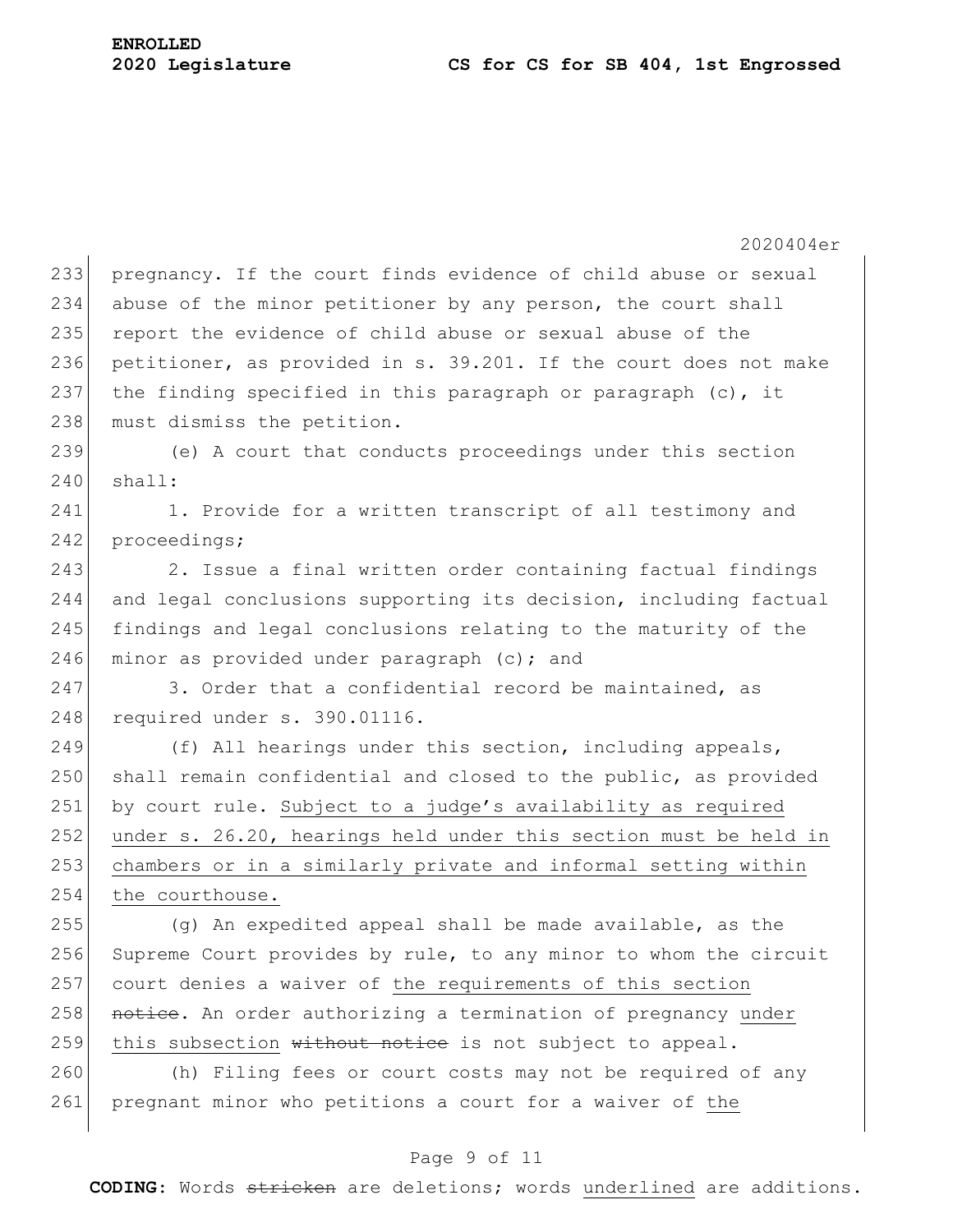## 262 requirements of this section parental notification under this 263 subsection at either the trial or the appellate level.

 $264$  (i) A county is not obligated to pay the salaries, costs, 265 or expenses of any counsel appointed by the court under this 266 subsection.

267 (7)  $(7)$  (5) PROCEEDINGS.—The Supreme Court is requested to adopt 268 rules and forms for petitions to ensure that proceedings under 269 subsection (6)  $\left(4\right)$  are handled expeditiously and in a manner 270 consistent with this act. The Supreme Court is also requested to 271 adopt rules to ensure that the hearings protect the minor's 272 confidentiality and the confidentiality of the proceedings.

273 (8) $(6)$  REPORT. The Supreme Court, through the Office of the 274 State Courts Administrator, shall report by February 1 of each 275 year to the Governor, the President of the Senate, and the 276 Speaker of the House of Representatives on the number of 277 petitions filed under subsection (6)  $\left(4\right)$  for the preceding year, 278 and the timing and manner of disposal of such petitions by each 279 circuit court. For each petition resulting in a waiver of the 280 requirements of this section notice, the reason for the waiver 281 shall be included in the report.

282 Section 3. Paragraph (a) of subsection (6) of section 283 27.511, Florida Statutes, is amended to read:

284 27.511 Offices of criminal conflict and civil regional 285 counsel; legislative intent; qualifications; appointment;  $286$  duties.-

287 (6) (a) The office of criminal conflict and civil regional 288 counsel has primary responsibility for representing persons 289 entitled to court-appointed counsel under the Federal or State 290 Constitution or as authorized by general law in civil

#### Page 10 of 11